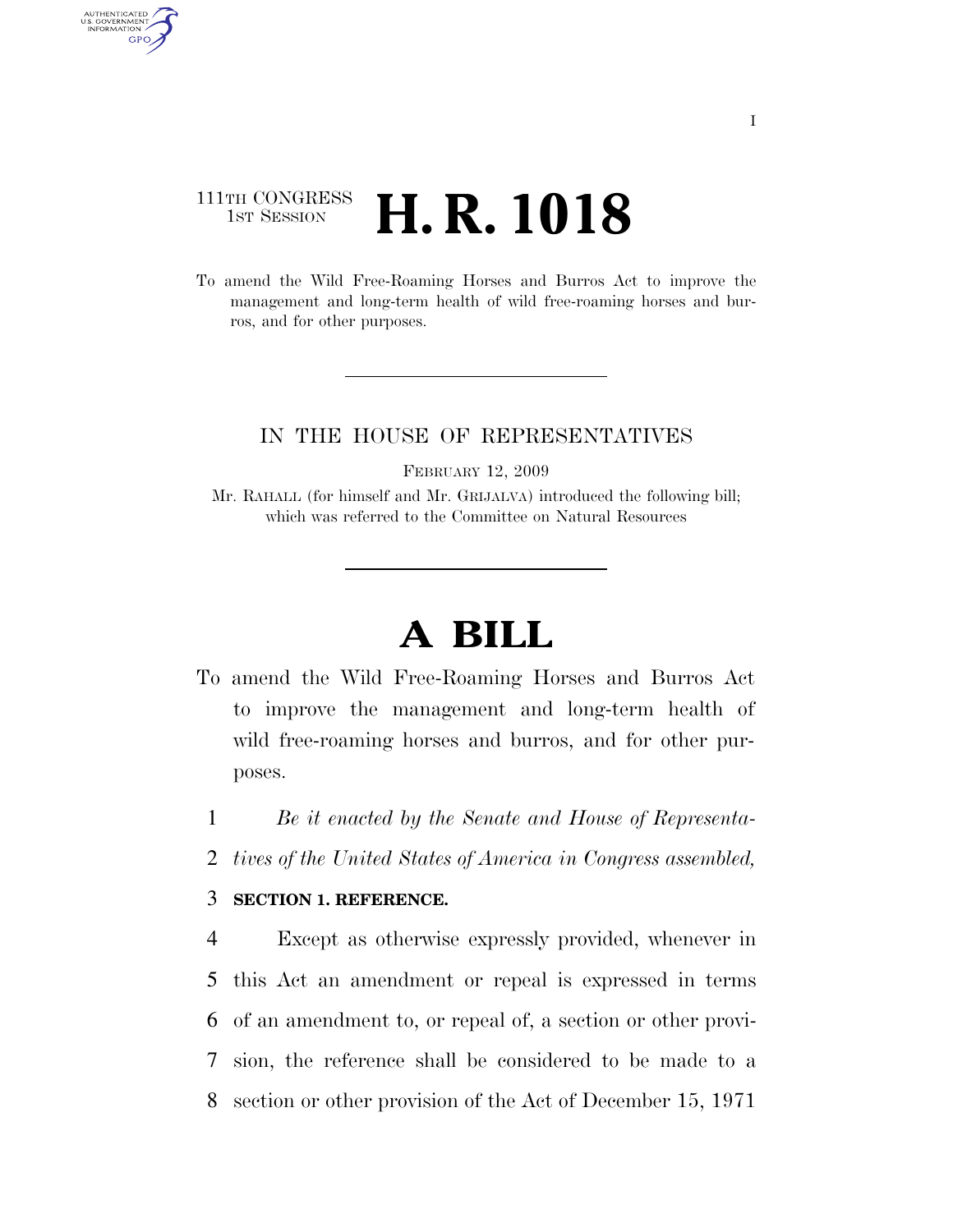Burros Act; 16 U.S.C. 1331 et seq.). **SEC. 2. POLICY.**  The first section is amended by striking ''in the area where presently found, as''. **SEC. 3. DEFINITIONS.**  Section 2 (16 U.S.C. 1332) is amended— (1) in paragraph (c), by striking ''which does not exceed their known territorial limits,'' (2) in paragraph (d), by striking ''and'' after 11 the semicolon; (3) in paragraph (e), by striking the period and inserting a semicolon; (4) by amending paragraph (f) to read as fol- lows: 16 ''(f) "excess animals" means wild free-roaming horses or burros which must be removed from an area, in accordance with section 3(d), in order to preserve and maintain a thriving natural ecological balance and multiple use relationship in that area.''. **SEC. 4. INVENTORY AND DETERMINATIONS.**  Section 3 (16 U.S.C. 1333) is amended to read as follows: ''SEC. 3. (a) All wild free-roaming horses and burros are hereby declared to be under the jurisdiction of the Sec-

(commonly known as the Wild Free-Roaming Horses and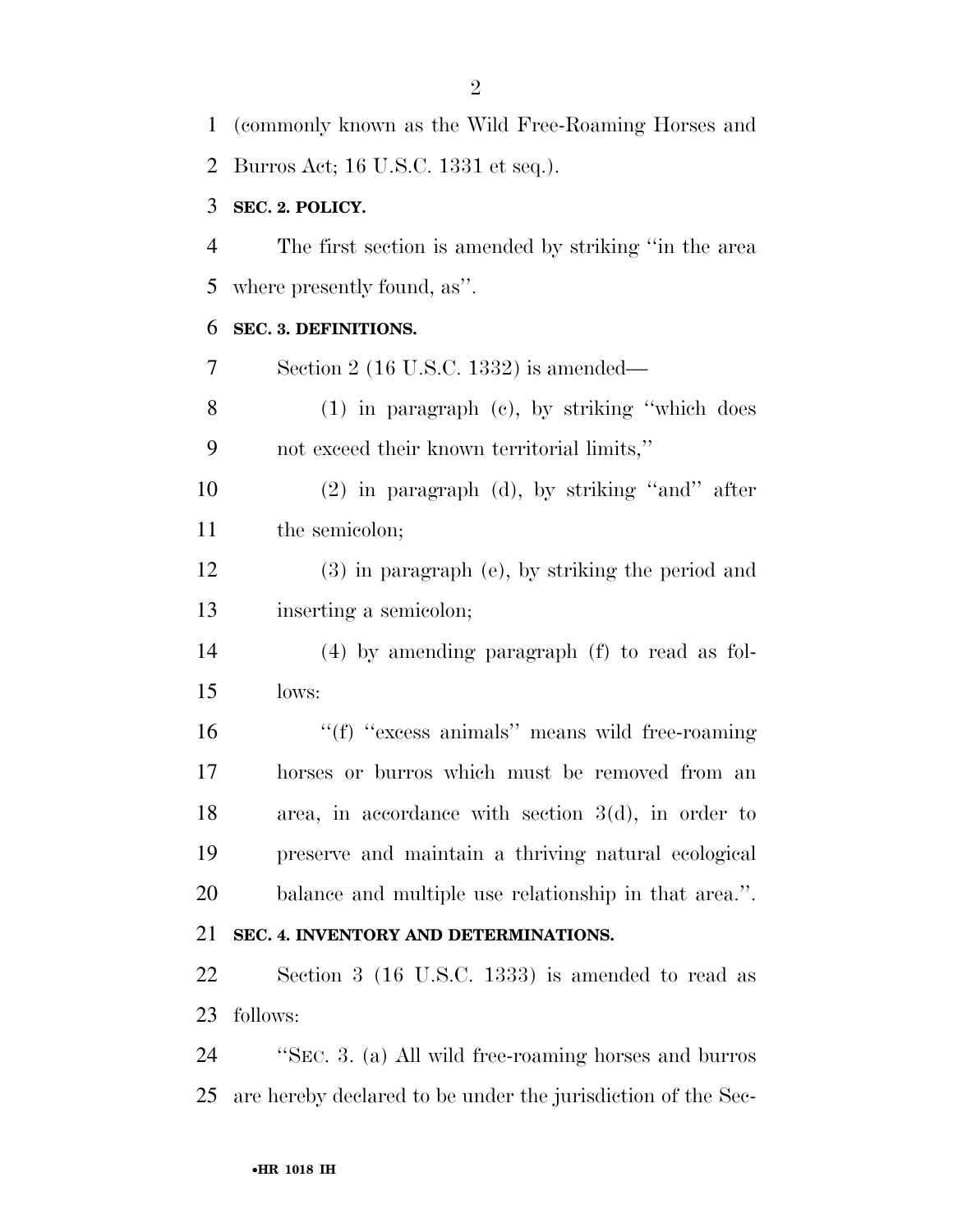retary for the purpose of management and protection in accordance with the provisions of this Act. The Secretary shall—

4 "(1) protect and manage wild free-roaming horses and burros as components of the public lands; ''(2) designate and maintain specific ranges on public lands as sanctuaries for the protection and preservation of wild free-roaming horses and burros, where the Secretary, after consultation with the wildlife agency of the State where any such range is proposed and with the Advisory Board established in section 7, considers such action desirable.

13 ''(3) manage wild free-roaming horses and bur- ros in a manner that is designed to achieve and maintain a thriving natural ecological balance on the public lands;

17 ''(4) consider the recommendations of qualified scientists in the field of biology and ecology, some of whom shall be independent of both Federal and State agencies and may include members of the Ad-visory Board established in section 7;

 $(5)$  ensure that management activities related to wild free-roaming horses and burros are at the minimal feasible level and carried out in consultation with the relevant State wildlife agency in order to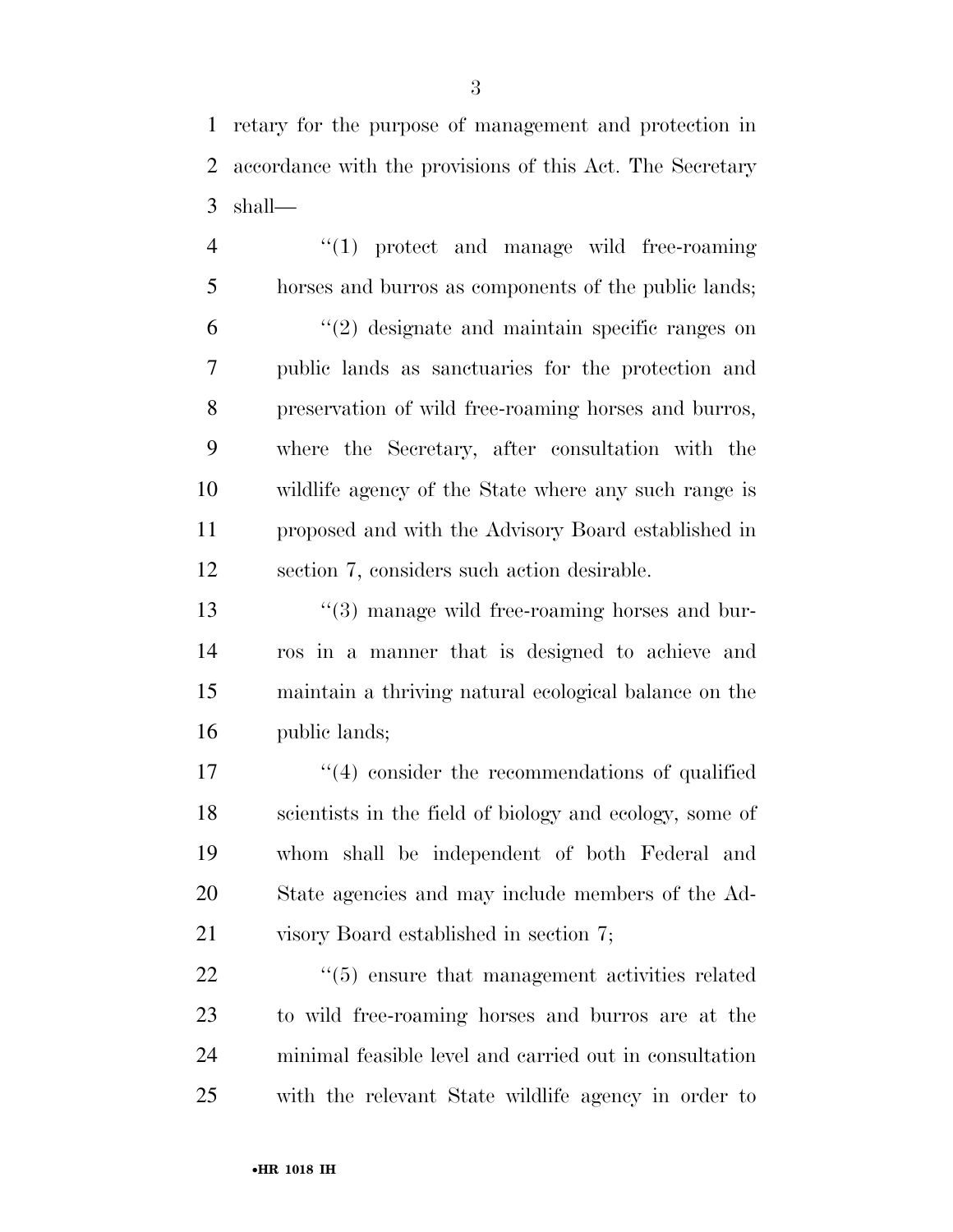| $\mathbf{1}$   | protect the natural ecological balance of all wildlife       |
|----------------|--------------------------------------------------------------|
| $\overline{2}$ | species, particularly endangered wildlife species; and       |
| 3              | $\cdot\cdot$ (6) ensure that any adjustments in forage allo- |
| $\overline{4}$ | cations are made after taking into consideration the         |
| 5              | needs of other wildlife species.                             |
| 6              | "(b) In order to determine if an overpopulation of           |
| 7              | wild free-roaming horses and burros exists, the Secretary    |
| 8              | shall—                                                       |
| 9              | $"(1)$ maintain an inventory of wild free-roaming            |
| 10             | horses and burros on the public lands;                       |
| 11             | $\lq(2)$ update the inventory annually; and                  |
| 12             | $(3)$ make the inventory by herd management                  |
| 13             | area available to the public on the Website of the           |
| 14             | Bureau of Land Management at no cost.                        |
| 15             | "(c) In order to better manage wild free-roaming             |
| 16             | horses and burros, the Secretary, not later than one year    |
| 17             | after the date of the enactment of this section, shall take  |
|                | 18 the following actions:                                    |
| 19             | $\lq(1)$ Adopt and employ the best scientific, peer-         |
| <b>20</b>      | reviewed methods to accurately estimate wild free-           |
| 21             | roaming horse and burro populations on public                |
| 22             | lands.                                                       |
| 23             | $"(2)$ Employ scientifically sound methods to de-            |
| 24             | velop a policy for setting consistent, appropriate           |
| 25             | management levels.                                           |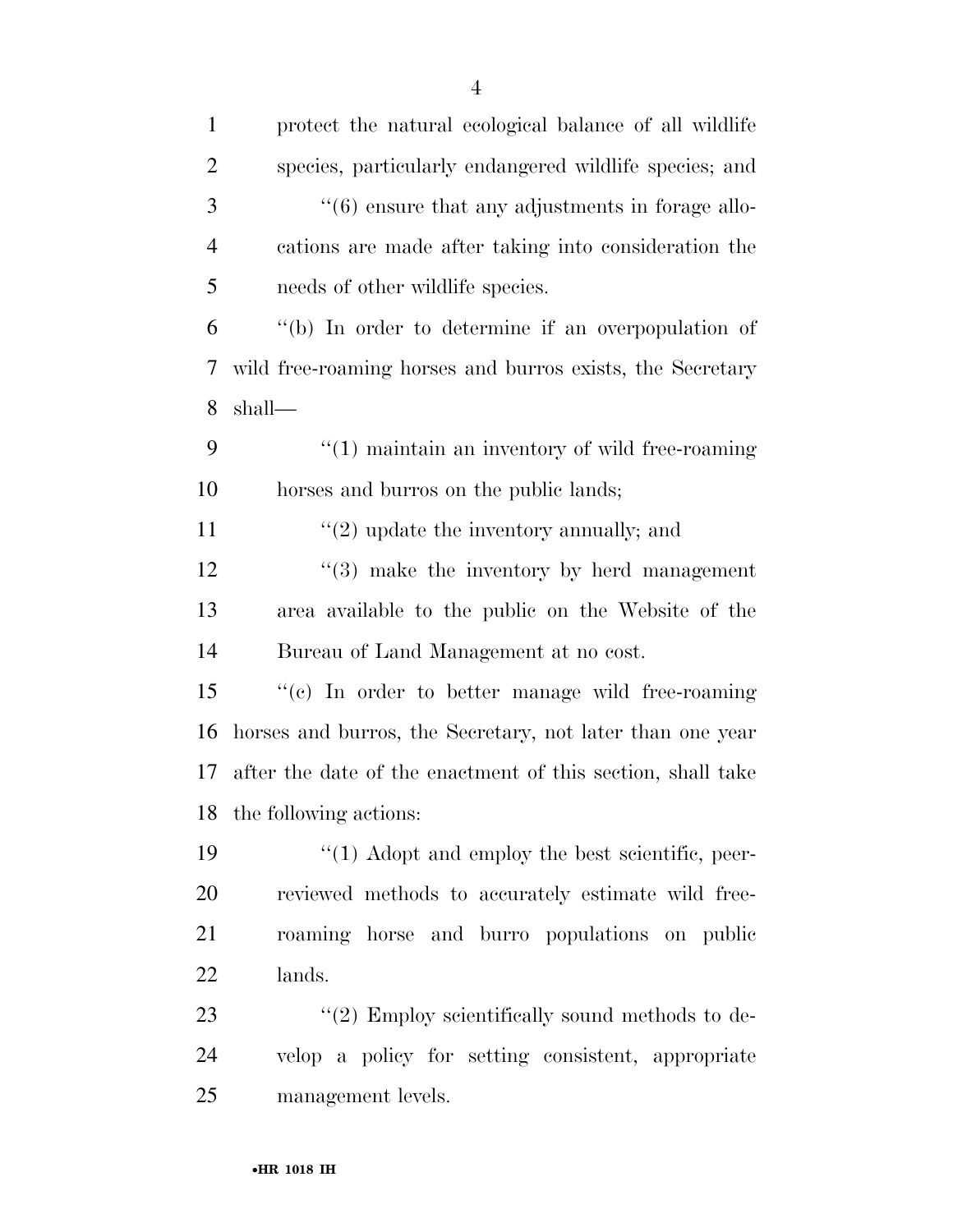| $\mathbf{1}$   | "(3) Provide a public process, including a pe-        |
|----------------|-------------------------------------------------------|
| $\overline{2}$ | riod for notice and comment, for finalizing appro-    |
| 3              | priate management level standards.                    |
| $\overline{4}$ | $(4)$ Publish and distribute these standards to       |
| 5              | each field office so that the methodology for esti-   |
| 6              | mating population and determining appropriate         |
| 7              | management levels is consistent across public lands.  |
| 8              | "(5) Train Bureau of Land Management per-             |
| 9              | sonnel on the use of these standard techniques to es- |
| 10             | timate population and determine appropriate man-      |
| 11             | agement levels.                                       |
| 12             | $``(6)$ Consult with—                                 |
| 13             | "(A) the United States Fish and Wildlife              |
| 14             | Service;                                              |
| 15             | "(B) wildlife agencies of the State or                |
| 16             | States where wild free-roaming horses and bur-        |
| 17             | ros are located;                                      |
| 18             | "(C) individuals independent of Federal               |
| 19             | and State governments who have been rec-              |
| 20             | ommended by the National Academy of                   |
| 21             | Sciences; and                                         |
| 22             | $\lq\lq$ (D) individuals who the Secretary deter-     |
| 23             | mines to have scientific expertise and special        |
| 24             | knowledge of wild horse and burro protection,         |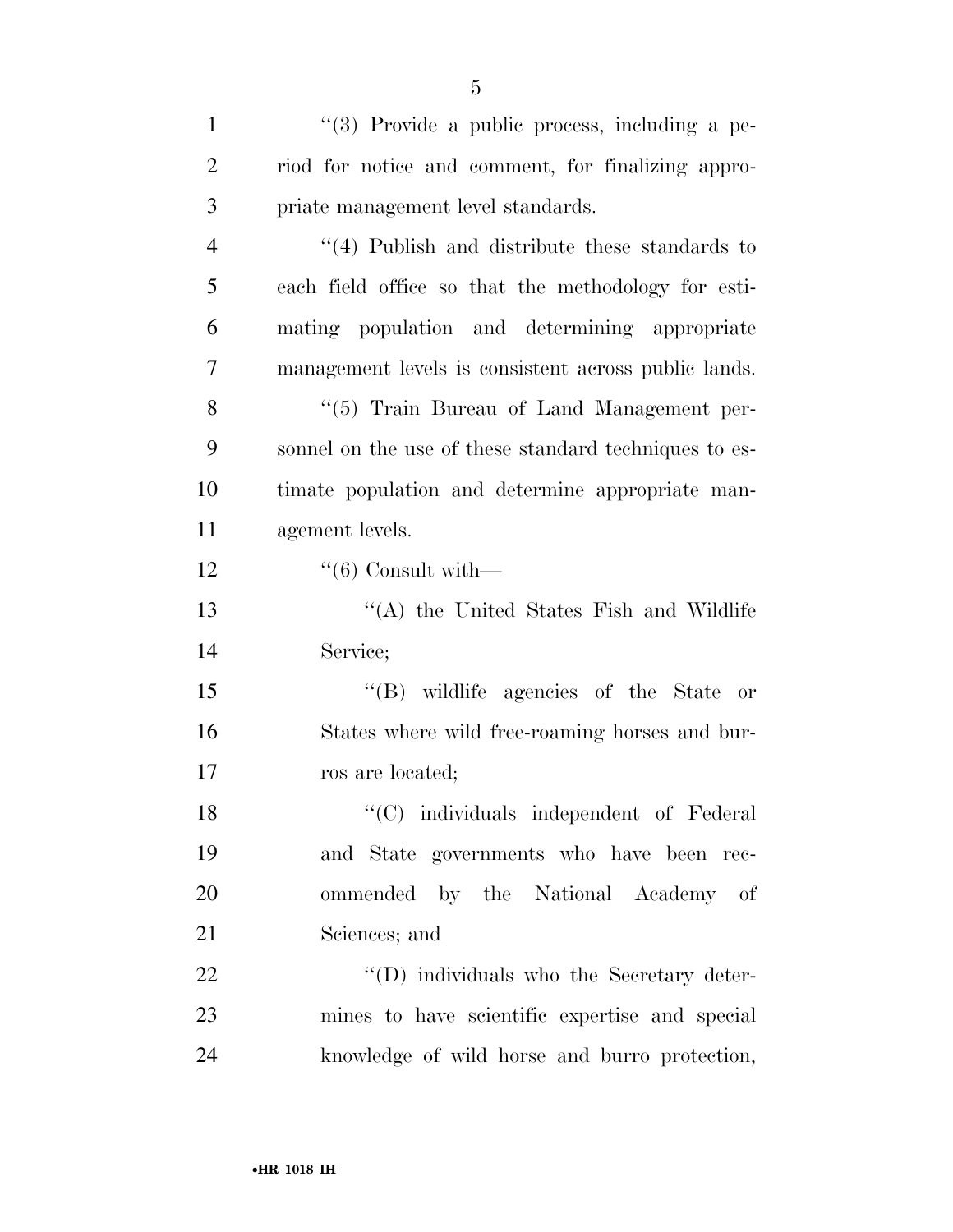| $\mathbf{1}$   | wildlife management, and animal husbandry re-              |
|----------------|------------------------------------------------------------|
| $\overline{2}$ | lated to rangeland management.                             |
| 3              | "(7) Identify new, appropriate rangelands for              |
| $\overline{4}$ | wild free-roaming horses and burros, including use         |
| 5              | of land acquisitions, exchanges, conservation ease-        |
| 6              | ments, and voluntary grazing buyouts, and negotiate        |
| 7              | with private landowners to allow for the federally su-     |
| 8              | pervised protection of wild horses and burros on pri-      |
| 9              | vate lands.                                                |
| 10             | "(8) Establish sanctuaries or exclusive<br>use             |
| 11             | areas; and                                                 |
| 12             | $\lq(9)$ Research, develop, and implement en-              |
| 13             | hanced surgical or immunocontraception sterilization       |
| 14             | or other safe methods of fertility control.                |
| 15             | "(d) If the Secretary has exhausted all practicable op-    |
| 16             | tions of maintaining populations of wild free-roaming      |
| 17             | horses and burros on the range, the Secretary may provide  |
|                | 18 that excess wild free-roaming horses and burros are hu- |
| 19             | manely captured and removed for private maintenance and    |
| 20             | care, so long as the Secretary has determined an adoption  |
| 21             | demand exists by qualified individuals and the Secretary   |
| 22             | can ensure humane treatment and care by requiring          |
| 23             | that—                                                      |
| 24             | ``(1)<br>no more than four wild free-roaming               |

horses and burros may be adopted per year by any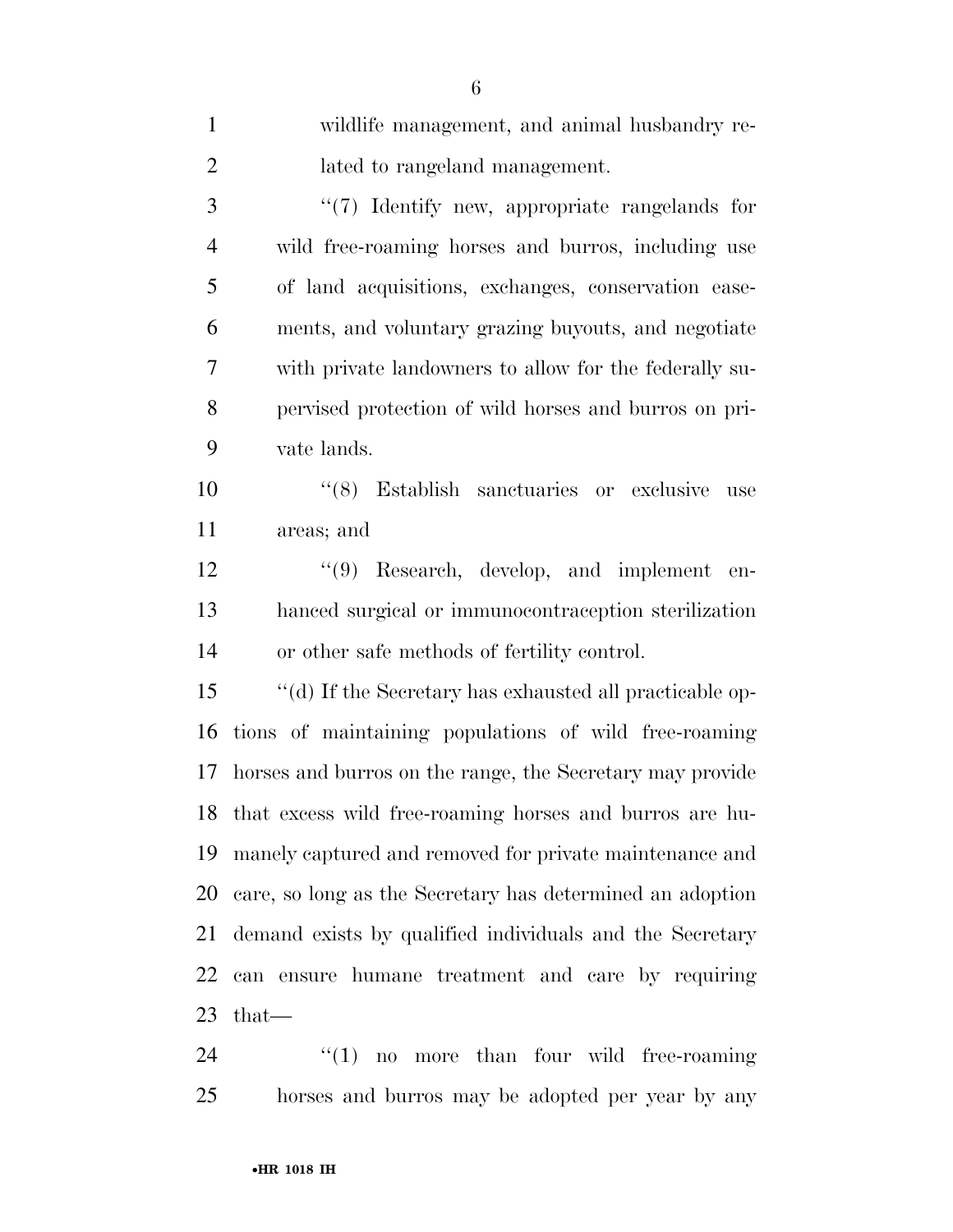| $\mathbf{1}$   | individual, unless the Secretary determines, in writ-          |
|----------------|----------------------------------------------------------------|
| $\overline{2}$ | ing, that the individual is capable of humanely car-           |
| 3              | ing for more than four wild free-roaming horses and            |
| $\overline{4}$ | burros, including the transportation of such animals           |
| 5              | by the adopting party;                                         |
| 6              | "(2) each individual adopter shall execute an                  |
| 7              | appropriate attestation, pursuant to section 1001 of           |
| 8              | title 18, United States Code, affirming that adopted           |
| 9              | animals shall not be used for purposes of slaughter            |
| 10             | for human consumption;                                         |
| 11             | $\lq(3)$ methods for removing wild horses and bur-             |
| 12             | ros shall not include the use of helicopters or any            |
| 13             | other airborne devices; and                                    |
| 14             | $\cdot$ (4) wild horses and burros shall not be con-           |
| 15             | tained in corrals or other holding facilities for more         |
| 16             | than 6 months, while awaiting disposition.                     |
| 17             | "(e) When an excess wild free-roaming horse or burro           |
|                | 18 has been transferred to a qualified individual for adoption |
| 19             | and private maintenance pursuant to this Act and the Sec-      |
| 20             | retary determines that such individual has provided hu-        |
| 21             | mane conditions, treatment, and care for such animal for       |
| 22             | one year, the Secretary may, upon application by the           |
| 23             | transferee, grant the transferee title to that animal.         |
| 24             | "(f) Not later than one year after the date of the             |
| 25             | enactment of this subsection, for the purposes of carrying     |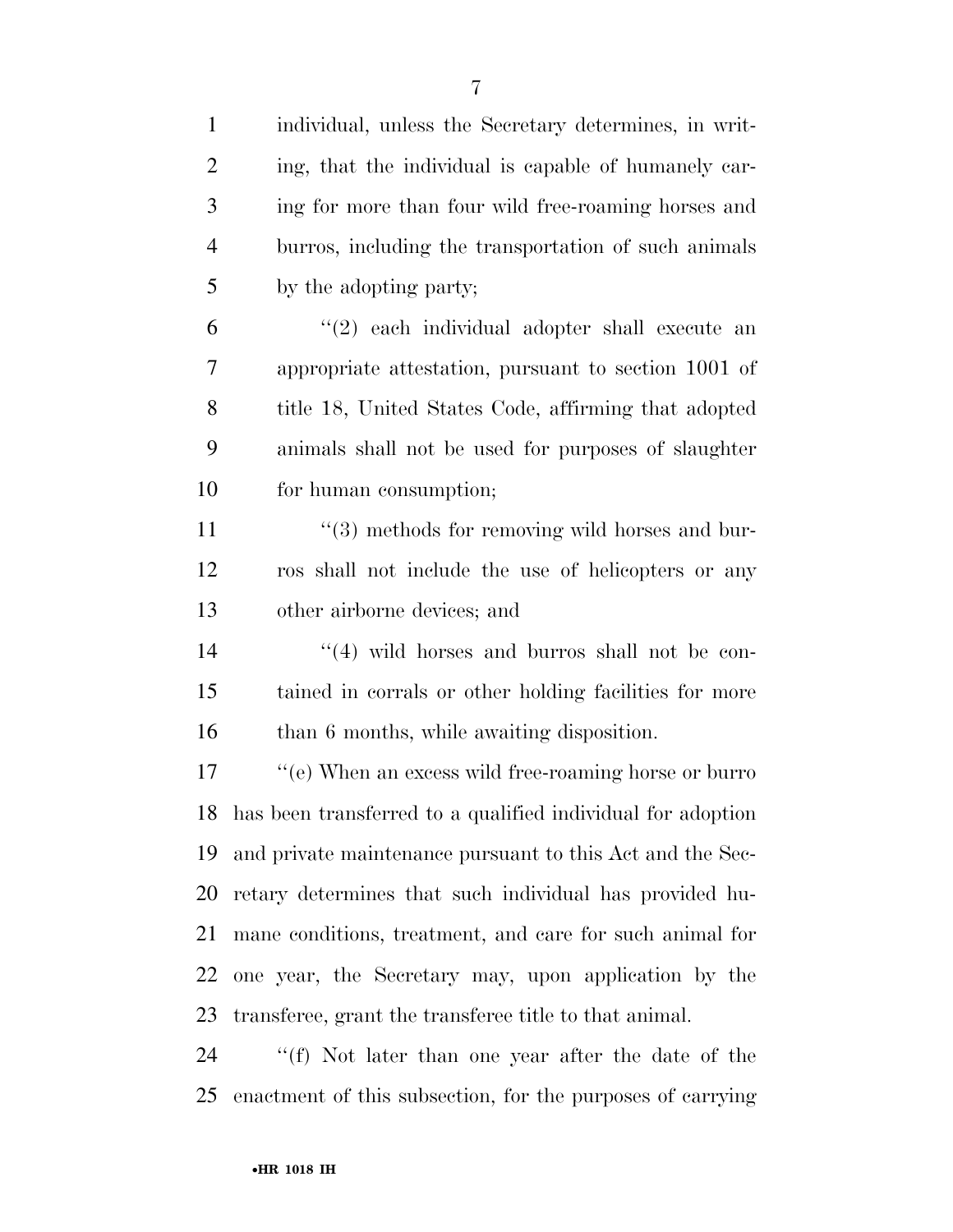out a successful wild free-roaming horse and burro adop-tion program the Secretary shall—

3 "(1) implement creative and more aggressive marketing strategies for the adoption program, in- cluding the use of the Internet or other media to showcase horses and burros and the adoption pro- gram; 8 "(2) explore public outreach opportunities, in- cluding agreements with local and State organiza- tions that are using horses and burros for rehabilita-11 tion, therapy, or prisoner programs; 12 "(3) provide resources to properly screen and train potential adopters; 14 ''(4) conduct tours of Bureau of Land Manage- ment facilities for interested parties; and ''(5) develop volunteer mentor and compliance check programs for assisting the agency in facili- tating successful adoptions. ''(g) The Secretary may not destroy or authorize the destruction of wild free-roaming horses or burros unless the Secretary—  $\qquad$   $\qquad$   $(1)$  determines that the wild free-roaming

horse or burro is terminally ill; and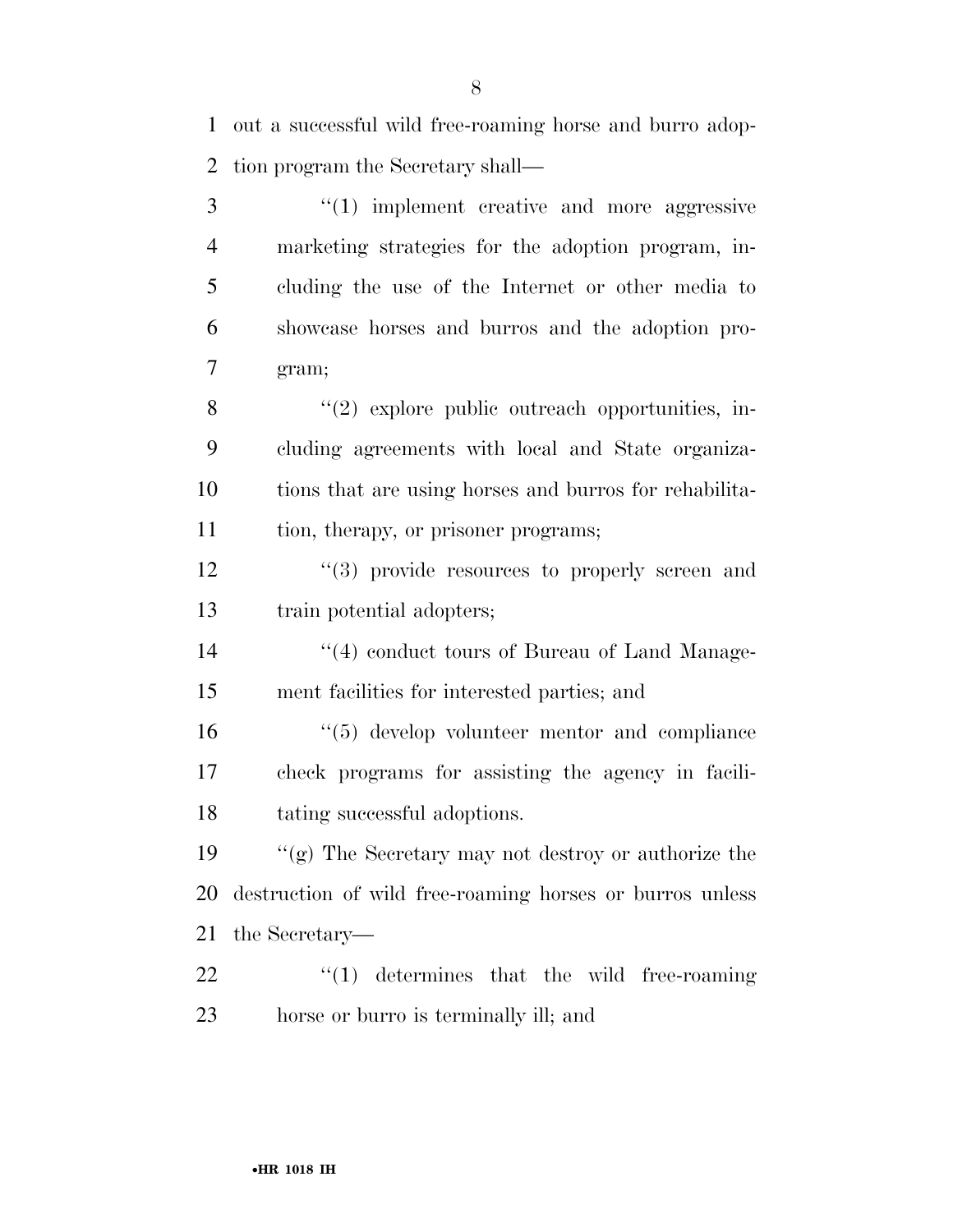$\mathcal{L}(2)$  ensures that the terminally ill wild free- roaming horse or burro will be destroyed in the most humane manner.

 ''(h) If the immediate health or safety of wild free- roaming horses or burros is threatened, such as in severe drought conditions, the Secretary shall temporarily remove animals from the range.

 ''(i) Except in cases of removal under subsection (g) or subsection (h), if the Secretary removes wild free-roam- ing horses or burros from the range or decreases the range of the wild horses and burros, the Secretary shall provide a public notice on the Website of the Bureau of Land Management 30 days prior to the planned removal.

''(j) The Secretary shall—

15 ''(1) track the number of wild free-roaming horses and burros injured during gathering or hold-ing in a centralized database system;

18 ''(2) determine what information on the treat- ment of gathered wild free-roaming horses and bur- ros in holding and adopted wild free-roaming horse and burros could be provided to the public to help inform the public about the treatment of wild free-roaming horse and burros; and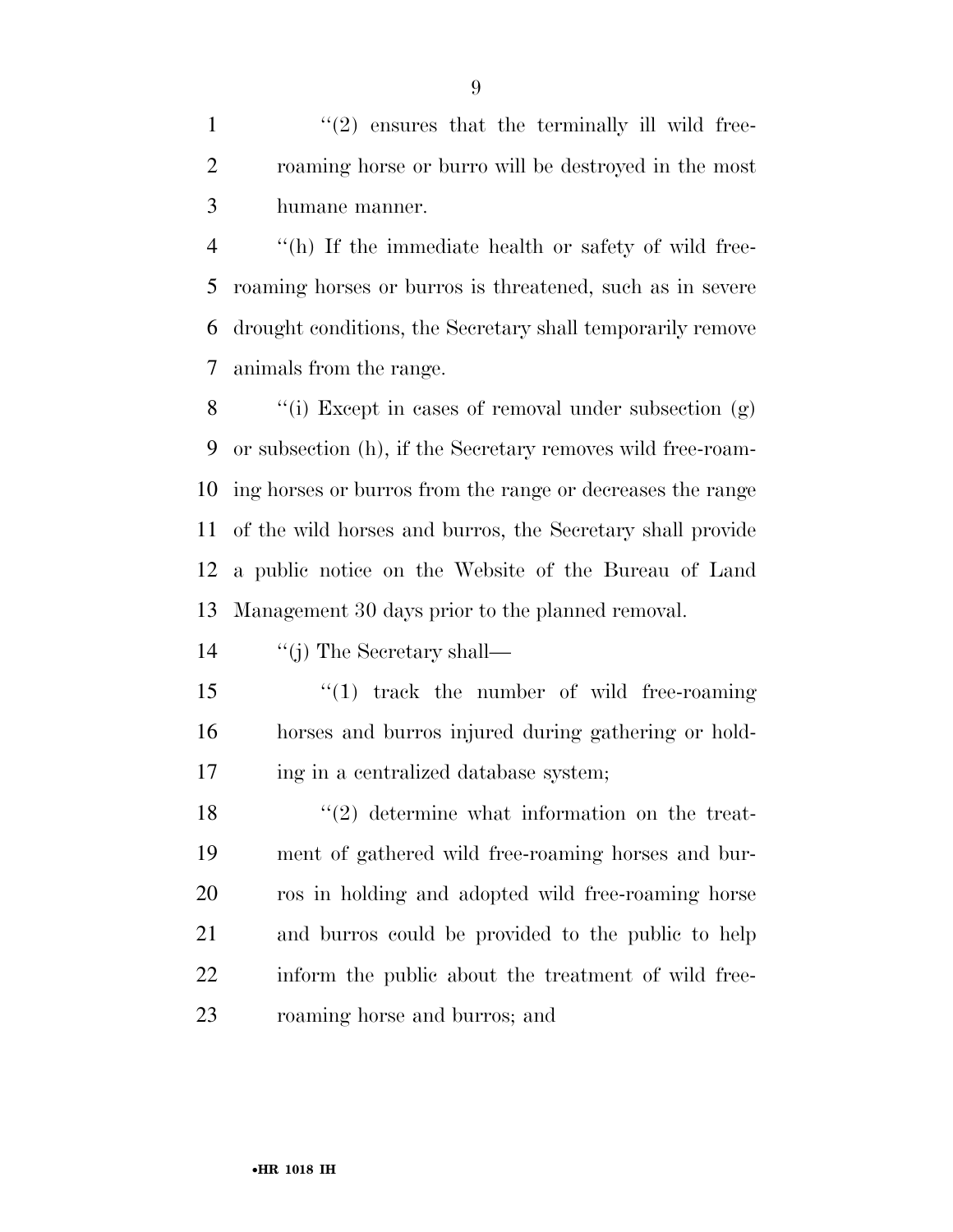| $\mathbf{1}$   | $(3)$ ensure that such information is easily ac-       |
|----------------|--------------------------------------------------------|
| $\overline{2}$ | cessible on the Website of the Bureau of Land Man-     |
| 3              | agement.".                                             |
| $\overline{4}$ | SEC. 5. PRIVATE MAINTENANCE.                           |
| 5              | Section 4 (16 U.S.C. 1334) is amended—                 |
| 6              | (1) by striking "animals removed" and insert-          |
| 7              | ing "animals returned to public lands"; and            |
| 8              | (2) by striking "In no event shall such wild           |
| 9              | free-roaming horses and burros be destroyed except     |
| 10             | by the agents of the Secretary.".                      |
| 11             | SEC. 6. COOPERATIVE AGREEMENTS.                        |
| 12             | Section 6 (16 U.S.C. 1336) is amended by inserting     |
| 13             | "and other private entities" after "landowners".       |
| 14             | SEC. 7. JOINT ADVISORY BOARD.                          |
| 15             | Section $7(16$ U.S.C. 1337) is amended—                |
| 16             | (1) by striking "nine members" and inserting           |
| 17             | " $12$ members";                                       |
| 18             | (2) by striking "Governments" and all that fol-        |
| 19             | lows "management." and inserting "Governments          |
| 20             | and shall include at a minimum three representa-       |
| 21             | tives of the livestock industry; three representatives |
| 22             | of the environmental community; three representa-      |
| 23             | tives of the humane community; and three scientists    |
| 24             | with doctorate degrees who have expertise in wildlife  |
| 25             | management."; and                                      |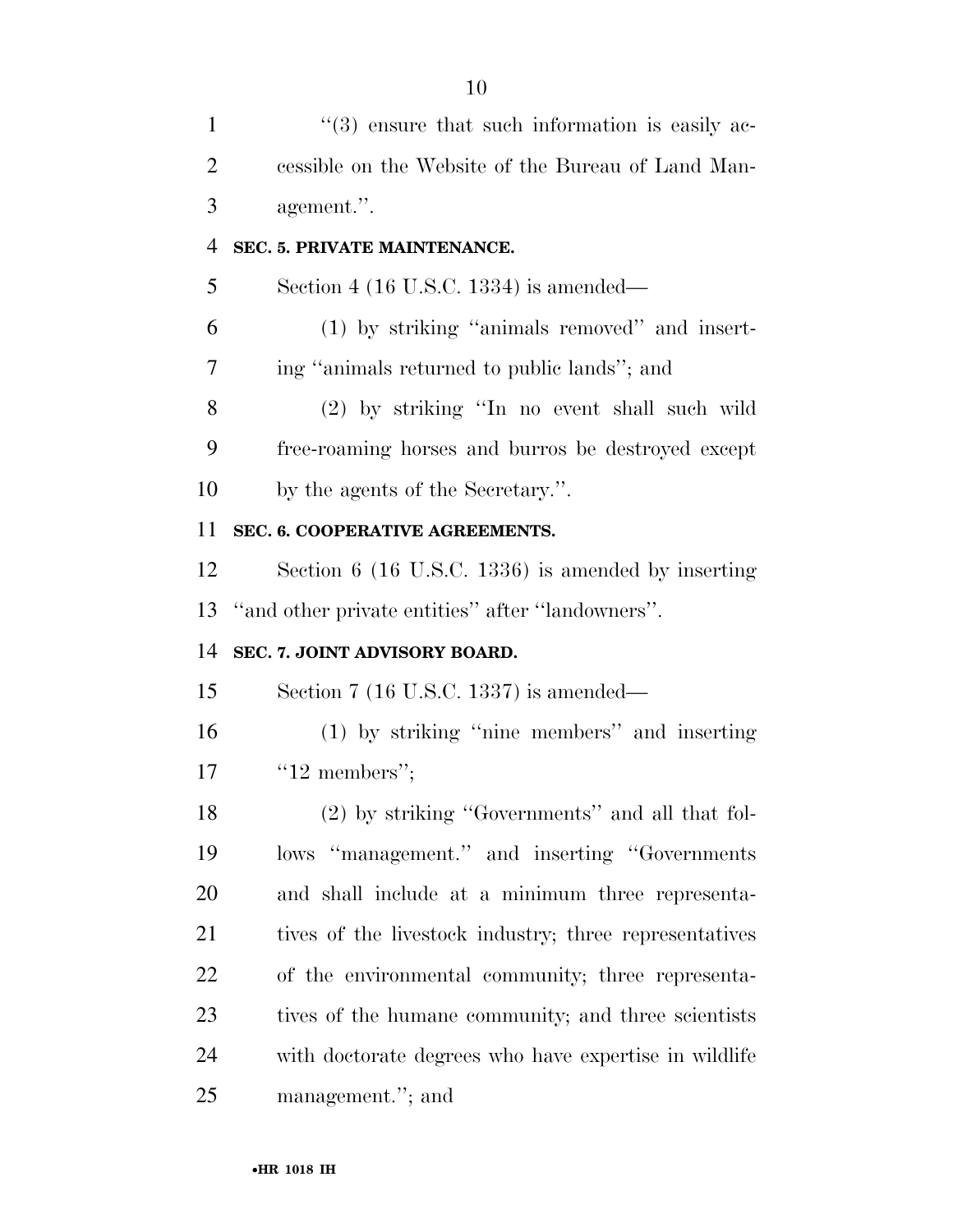| $\mathbf{1}$   | (3) by adding at the end the following new sen-       |
|----------------|-------------------------------------------------------|
| $\overline{2}$ | tence: "Selection of members of the board shall be    |
| 3              | conducted by notice and comment rulemaking in ac-     |
| $\overline{4}$ | cordance with the Administrative Procedure Act (5     |
| 5              | U.S.C. et seq.) shall be for a term of four years. No |
| 6              | individual shall serve more then two consecutive      |
| 7              | terms.".                                              |
| 8              | SEC. 8. CRIMINAL PROVISIONS.                          |
| 9              | Section 8(a)(4) (16 U.S.C. 1338(a)(4)) is amended—    |
| 10             | (1) by striking " $3(e)$ " and inserting " $3(d)$ ";  |
| 11             | $(2)$ by inserting ", transports for processing,"     |
| 12             | after "processes"; and                                |
| 13             | (3) by striking "the remains of" and inserting        |
| 14             | "a live or deceased".                                 |
| 15             | SEC. 9. TRANSPORTATION OF CAPTURED ANIMALS.           |
| 16             | Section 9 (16 U.S.C. 1338a) is amended—               |
| 17             | (1) by striking "helicopters or, for the purpose      |
| 18             | of transporting captured animals, motor vehicles."    |
| 19             | and inserting "motor vehicles for the purpose of      |
| 20             | transporting captured animals."; and                  |
| 21             | (2) by striking "The provisions of section $47(a)$    |
| 22             | of title 18 shall not be applicable to such use.".    |
| 23             | SEC. 10. LIMITATION OF AUTHORITY.                     |
| 24             | Strike section 10 (16 U.S.C. 1339) and redesignate    |
| 25             | section 11 as section 10.                             |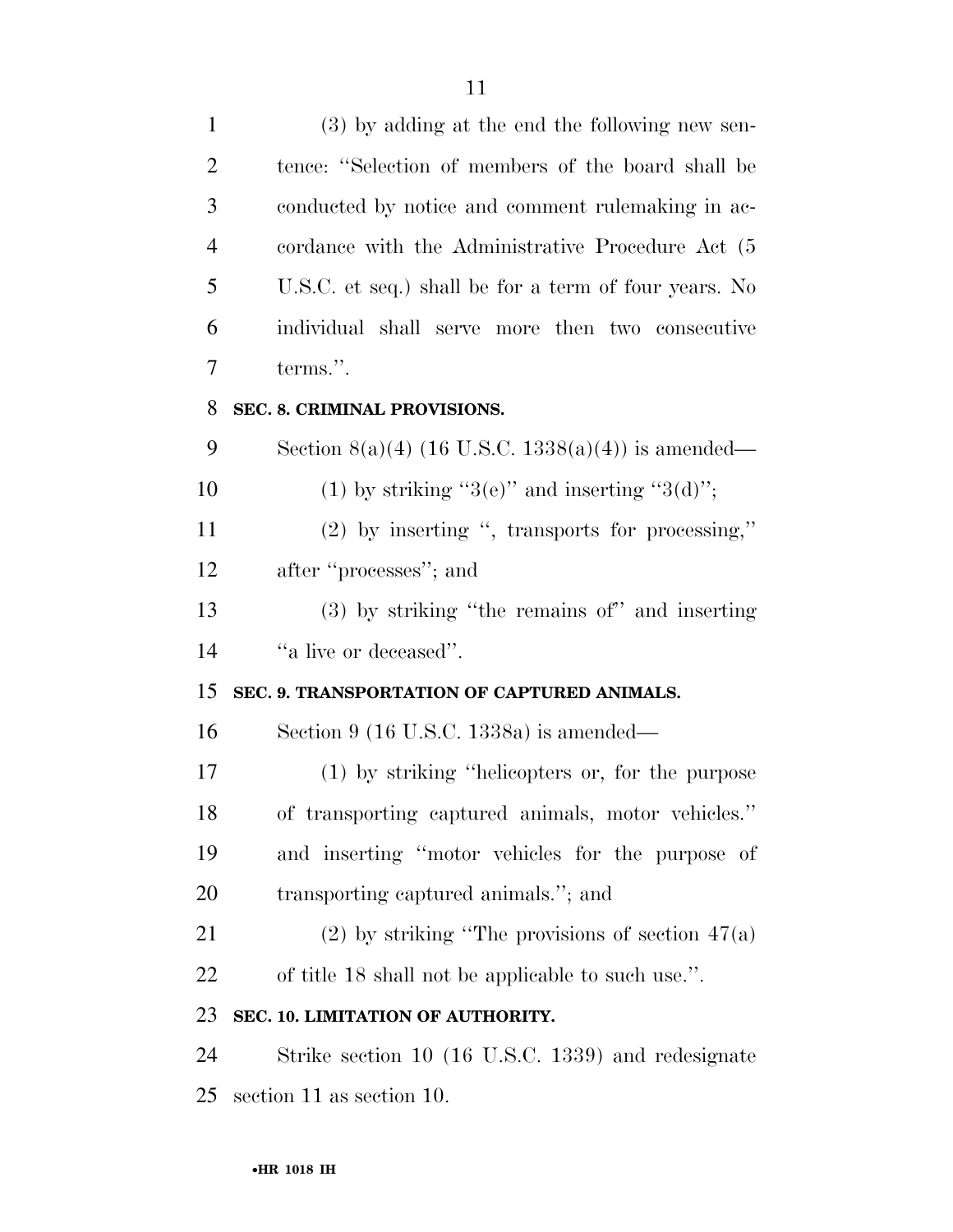### **SEC. 11. REPORTS.**

 Amend section 10 (as so redesignated by section 10 of this Act) as follows:

4 (1) Insert " $(a)(1)$ " before "After the expira-tion".

6 (2) Insert " $(2)$ " before "The Secretary of the Interior''.

(3) Add at the end the following:

 $\frac{1}{2}$  (b)(1) Not later than one year after the date of the enactment of this subsection and annually thereafter, the Secretary shall submit to the Committee on Natural Re- sources of the House of Representatives and the Com- mittee on Energy and Natural Resources of the Senate a report that contains the following:

 ''(A) The number of acres managed by the Bu- reau of Land Management for wild free-roaming horses and burros.

 ''(B) The appropriate management levels on public rangelands.

 $\langle ^{\prime}(C) \rangle$  A description of the methods used to de- termine the appropriate management levels and whether it was applied consistently across the agen-cy;

24  $\langle\text{`(D)}\rangle$  the number of wild free-roaming horses and burros on public lands;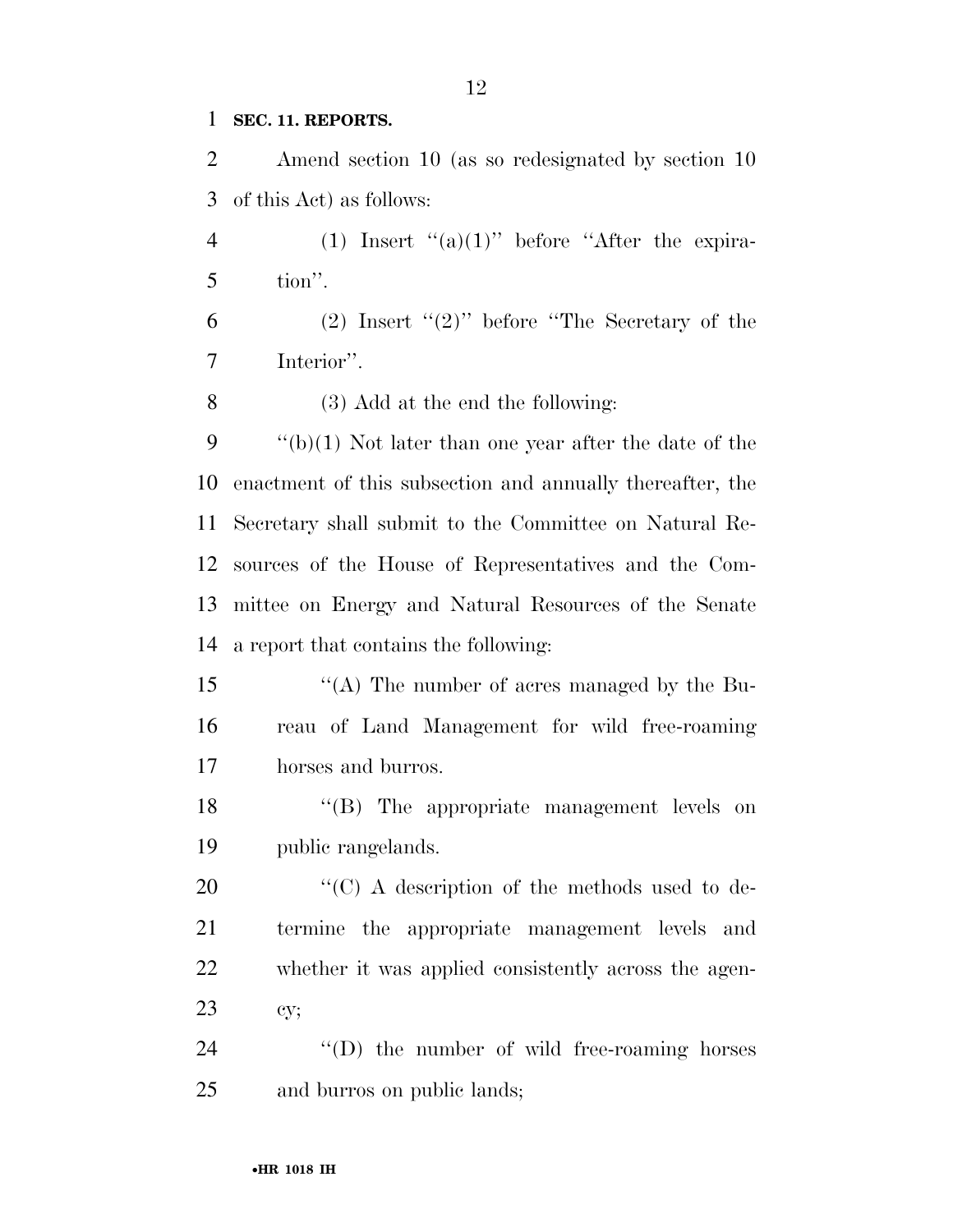| $\mathbf{1}$   | "(E) a description of the methods used to de-               |
|----------------|-------------------------------------------------------------|
| $\overline{2}$ | termine the wild free-roaming horse and burro popu-         |
| 3              | lation;                                                     |
| $\overline{4}$ | $\lq\lq(F)$ any land acquisitions, exchanges, con-          |
| 5              | servation easements, and voluntary grazing buyouts          |
| 6              | that the Bureau of Land Management has acquired             |
| 7              | or pursued for wild free-roaming horses and burros;         |
| 8              | "(G) any sanctuaries or exclusive use areas es-             |
| 9              | tablished for wild free-roaming horses and burros;          |
| 10             | "(H) programs established for enhanced sur-                 |
| 11             | gical or immunocontraception sterilization research         |
| 12             | and development;                                            |
| 13             | $\lq\lq$ (I) the extent to which fertility control is being |
| 14             | used by the Bureau of Land Management to control            |
| 15             | the population of wild free-roaming horses and bur-         |
| 16             | ros;                                                        |
| 17             | "(J) the percentage of the Bureau of Land                   |
| 18             | Management budget devoted to contraception annu-            |
| 19             | ally;                                                       |
| 20             | $\lq\lq(K)$ the ratio of horses the agency<br>has           |
| 21             | contracepted and put back on the range; and                 |
| 22             | "(L) which herds contraception has been ad-                 |
| 23             | ministered and with what results.                           |